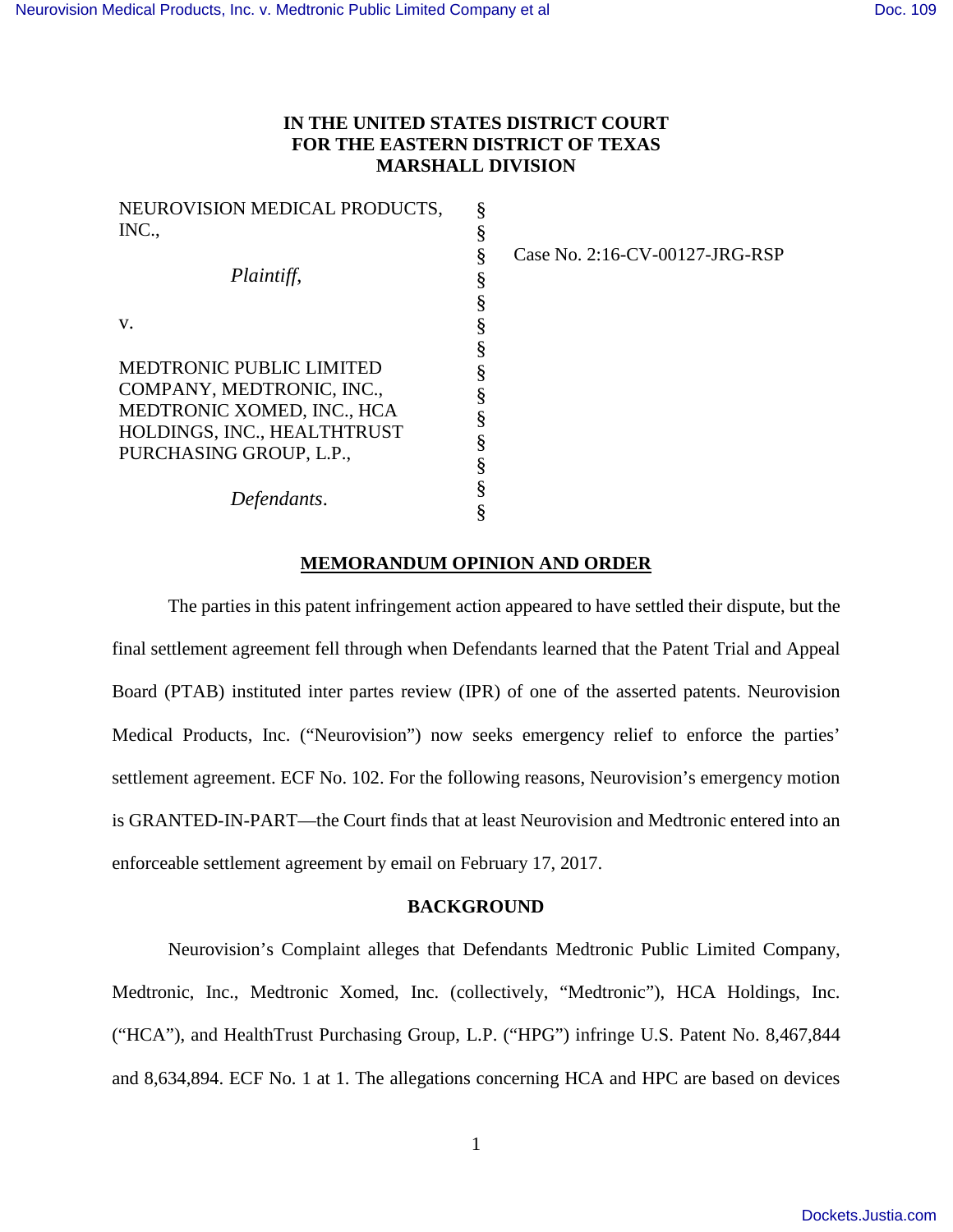made and sold by Medtronic, and Medtronic is indemnifying HCA and HPC. *See* ECF No. 107 at 1 n.2.

After the Complaint was filed, Medtronic Xomed, Inc. petitioned for IPR of all asserted claims of the '894 and '844 patents—two petitions were filed on July 11, 2016 and one on December 9, 2016 challenging the '894 patent, and one petition was filed on September 19, 2016 challenging the '844 patent. *See* ECF No. 99 at 1. On December 29, 2016, the PTAB instituted IPR of all asserted claims of the '894 patent. *Id.* The parties thereafter filed a joint motion to stay the action, *id.*, and the Court granted the motion, ECF No. 100.

By late December 2016 the parties had attended a mediation session but had not reached a settlement. *See* ECF No. 95. Settlement discussions continued, and in February 2017, a Medtronic director and Neurovision's owner began exchanging offers and counteroffers by email. *See* ECF No. 102-7. Medtronic's director ultimately emailed an offer that included Medtronic's upfront and subsequent payment obligation to Neurovision in addition to Medtronic's agreement to withdraw the four IPR petitions, in exchange for a license to the patents and Neurovision's release from the district court action. *See id.* On February 17, 2017, Neurovision's owner responded to Medtronic's email, indicating that he had "briefed the shareholders and [that] we accept your offer." *Id.* at 6-7. This response email summarized various terms, including payment, the patent license, and Medtronic's agreement to withdraw the four IPRs. *Id.* at 7. Neurovision's owner concluded, "Advise us as to how you wish to proceed to create the contract." *Id.*

Counsel for the parties began exchanging drafts of a settlement agreement, and on March 23, 2017, Medtronic's counsel emailed Neurovision's counsel a finished agreement with only "a final clarifying edit." *See* ECF No. 102 at 5. Drafts of the agreement and the March 23 agreement all included clauses indicating that the agreement was effective upon signing and "WITNESS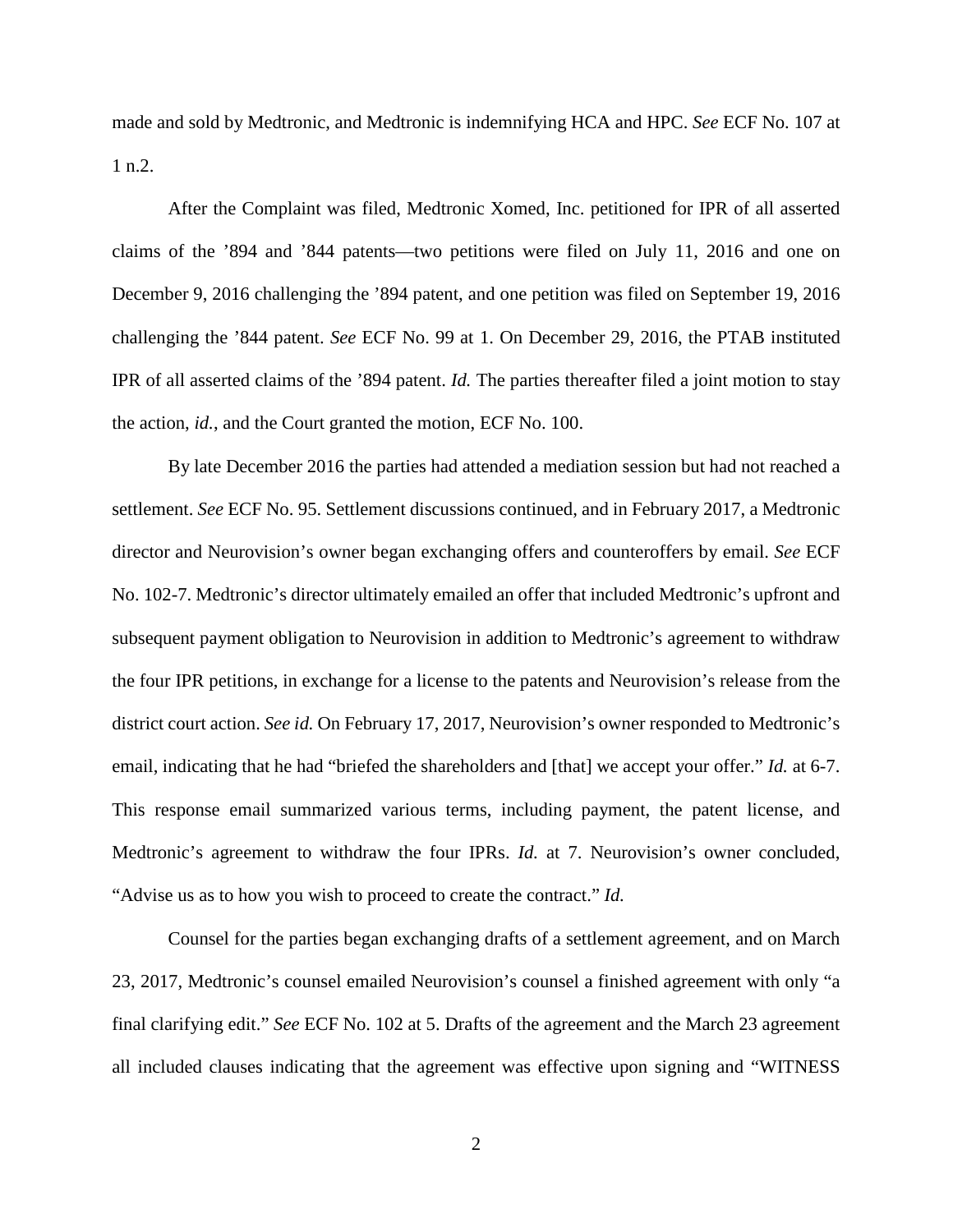HEREOF" clauses, in addition to empty signature blocks. *See* ECF No. 106 at 1-2. Edits to the settlement agreement appear to have been complete by the morning of March 23 when Neurovision's counsel sent Medtronic's counsel a signed copy of the agreement. *See* ECF No. 102 at 5-6.

Things changed later that afternoon when the PTAB released its decision instituting IPR of the '844 patent. *See* ECF No. 104. The timing of the PTAB's decision, however, was not unexpected. The parties expected the PTAB's decision on the '844 patent no later than March 30, 2017. *See* ECF No. 99 at 1. By statute, the PTAB must decide whether to institute IPR within three months after the patent owner's preliminary response, or if no response is filed, within three months after the date any preliminary response is due. 35 U.S.C. § 314(b). Neurovision filed a preliminary response on December 30, 2016, and thus the PTAB's institution decision was due no later than March 30, 2017.

The PTAB's decision on the '844 patent nevertheless prompted Medtronic to inform Neurovision on March 27, 2017 that Medtronic "does not intend to execute the [settlement agreement] in its current form" because "circumstances changed materially last week when the PTAB instituted inter partes review of the '844 patent." *See* ECF No. 102 at 6. Neurovision filed its emergency motion to enforce the settlement agreement on March 28, 2017. ECF No. 102. Specifically, Neurovision asks the Court to force Medtronic to sign the March 23 agreement, which, according to Neurovision, is the final written agreement. *See id.*

#### **DISCUSSION**

A district court in the Fifth Circuit has inherent power to enforce a settlement agreement in a case pending before it. *Mid-S. Towing Co. v. Har-Win, Inc.*, 733 F.2d 386, 390 (5th Cir. 1984). The court has the ability to summarily enforce a settlement "if no material facts are in dispute,"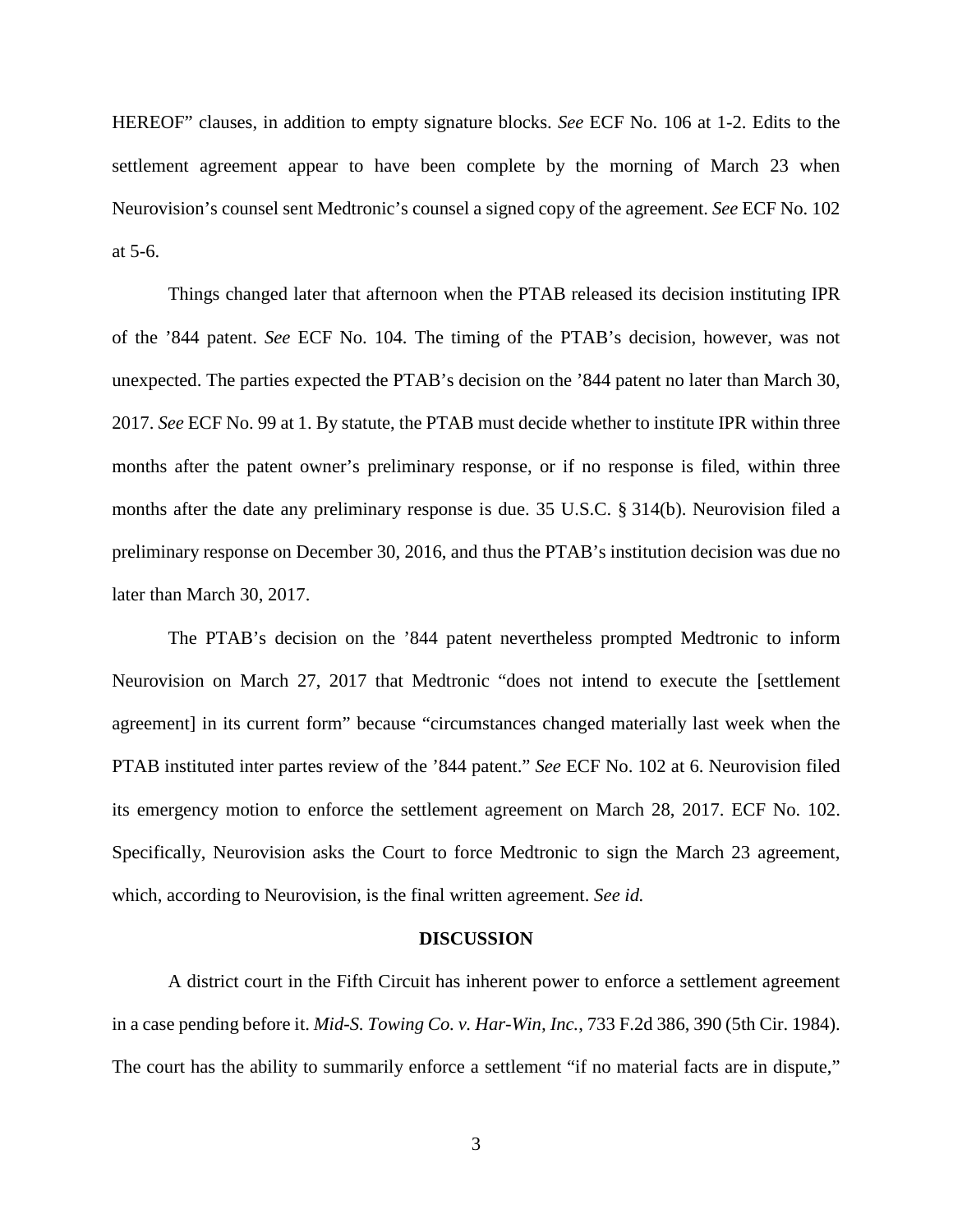but "when opposition to enforcement of the settlement is based not on the merits of the claim but on a challenge to the validity of the agreement itself, the parties must be allowed evidentiary hearing on disputed issues of the validity and scope of the agreement." *In re Deepwater Horizon*, 786 F.3d 344, 354 (5th Cir. 2015) (internal quotations and citations omitted).

"Questions regarding the enforceability or validity of such agreements are determined by federal law—at least where the substantive rights and liabilities of the parties derive from federal law." *Mid-S. Towing*, 733 F.2d at 389. To the extent state law applies, the parties have not identified a conflict of law that would affect the outcome of the dispute. Moreover, federal contract law is often indistinguishable from general state contract law, and where federal law is undeveloped, courts rely on treatises and general state law principles to fill gaps in federal law. *In re Deepwater Horizon*, 786 F.3d at 354-55.

The parties' dispute raises two questions—first, whether the email exchange culminating on February 17, 2017 qualifies as a valid settlement agreement, and second, whether the subsequent and more complete March 23, 2017 agreement is enforceable, even though Defendants had not signed it. Much of the parties' briefing is devoted the second question, but the first question is relatively easy to answer. Because the Court believes resolution of the first question will allow the parties to complete their settlement, the Court does not address the second question.

There is no dispute that Medtronic's director and Neurovision's owner exchanged a number of offers and counteroffers between February 13 and February 17, 2017. *See* ECF No. 102-7. Most important, Defendants do not contend that the email from Medtronic's director on February 17, 2017 was *not* a valid offer under applicable contract law. *See id.* at 7. Indeed, Neurovision's owner responded to the email by saying "we accept your offer," in addition to summarizing material terms of the agreement. *See id.* at 6-7. In response to Neurovision's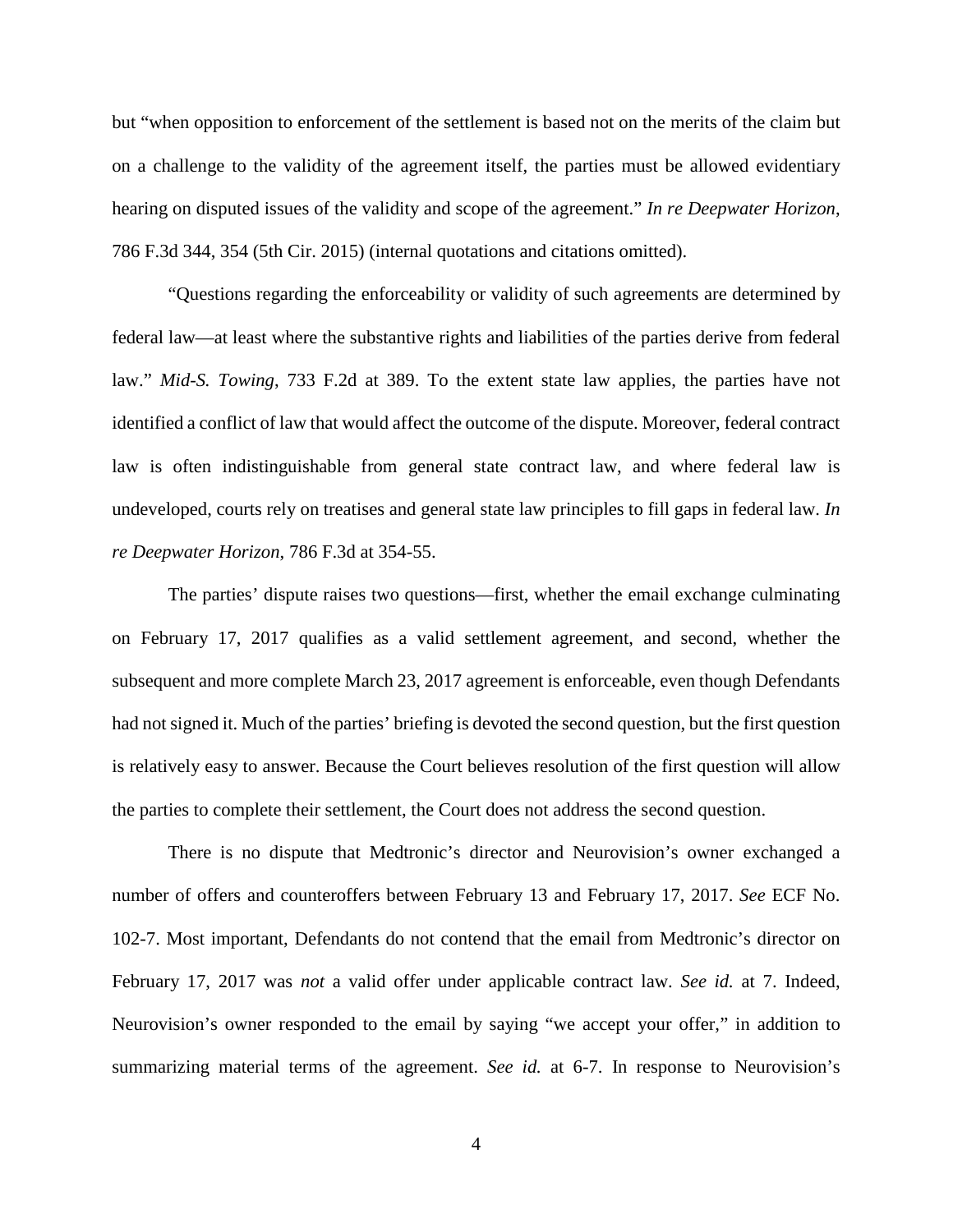purported acceptance, Medtronic's director wrote, among other things, "This is excellent news. Thanks for working through." *Id.* at 6. The Medtronic director did not dispute any material term summarized in Neurovision's email, nor did the Medtronic director take issue with Neurovision's characterization of the state of negotiations as an "accepted offer." *See id.*

Accordingly, there is no dispute of material fact that as of February 17, 2017, Medtronic and Neurovision entered into a settlement agreement. *See In re Deepwater Horizon*, 786 F.3d at 355 (contract formation judged by parties' "overt acts and words"). The material terms of the settlement agreement are evident from Medtronic and Neurovision's email exchange— Medtronic's payment obligation, the patent license (or ability to "practice the art" as Neurovision characterized it), and Medtronic's agreement to withdraw the four pending IPRs. *See* ECF No. 102-7 at 7.

Defendants' arguments to the contrary are entirely without merit. First, Defendants contend that "Neurovision *expressly disclaimed* that it was trying to enforce this email exchange as a contract." ECF No. 108 at 2 (citing Neurovision Br.4 n.2, ECF No. 102). This is simply not true. The footnote cited by Defendants simply explains Neurovision's belief that the March 23 agreement would resolve the dispute with all Defendants but in no way does this footnote disclaim that the earlier email exchange between Neurovision and Medtronic was not itself a settlement agreement. *See* ECF No. 102 at 4 n.2. Second, Defendants contend that the email exchange "did not even involve all of the parties to this case." *See, e.g.*, ECF No. 108 at 2. But it did involve at least Neurovision and Medtronic, and thus at least these two parties have an enforceable agreement.

Third, Defendants argue that the email exchange was missing "numerous material terms," *id.*, yet Defendants do not identify any specific material term that is missing. "Courts generally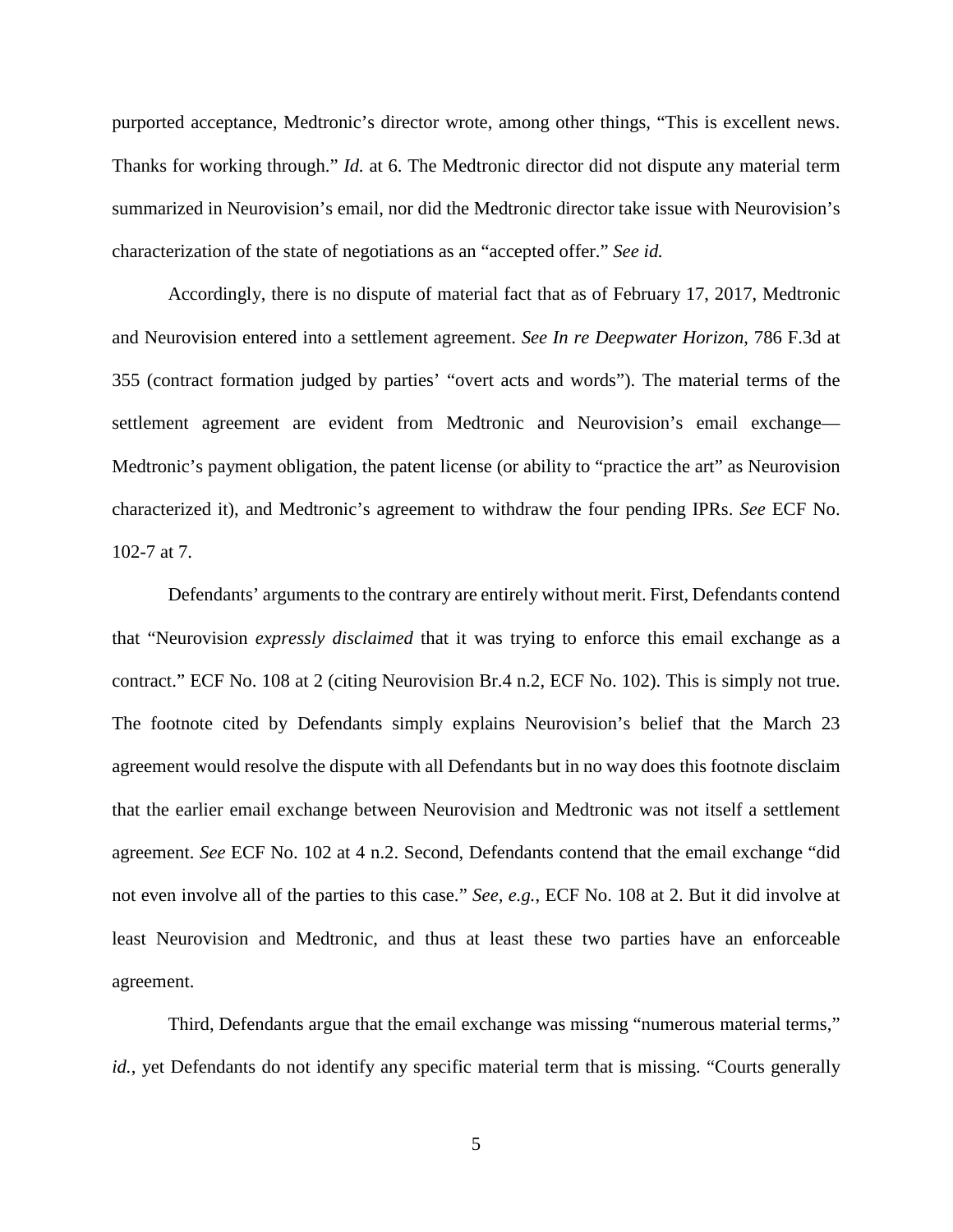find there is agreement on all of the material terms of settlement where the parties have agreed upon the monetary amount of the settlement payment and the fact that plaintiffs will release specific claims." *See In re Deepwater Horizon*, 786 F.3d at 357 n.26 (internal quotation and citation omitted). Fourth, Defendants contend that the material terms that *were* included in the email exchange are "unintelligibly vague," presumably because Neurovision's email refers to the ability to practice "the patent," as opposed to "the patents," plural. *See* ECF No. 108 at 2. The email exchange as a whole, however, unambiguously clarifies that the parties were referring to both asserted patents. *See* ECF No. 107-2.

Finally, Defendants insist that "the emails expressly contemplated a subsequent writing." *See* ECF No. 108 at 2. This, of course, is irrelevant to whether an agreement was formed on February 17, 2017. "Courts routinely enforce settlement agreements even where the precise wording . . . has not been finalized." *In re Deepwater Horizon*, 786 F.3d at 357 n.26 (internal quotations and citation omitted). To be clear, the email exchange does contemplate a subsequent writing. Neurovision's email refers to creating "the contract," for example, but this unquestionably refers to a subsequent and more complete written agreement. Nothing in the email exchange culminating in the parties' settlement agreement *conditions* the agreement on a subsequent or more detailed written agreement. It is true, as Defendants contend, that subsequent draft agreements and the final March 23 agreement include integration clauses, but unless the March 23 agreement is enforceable, these clauses have no legally-operative effect.

Finally, Neurovision requests that the Court sanction the Defendants and award fees for the positions taken in opposition to Neurovision's emergency motion. The Court finds such an award unnecessary because Neurovision's primary request was to have the Court enforce the March 23 agreement. Defendants raise bona fide arguments for why this agreement is not